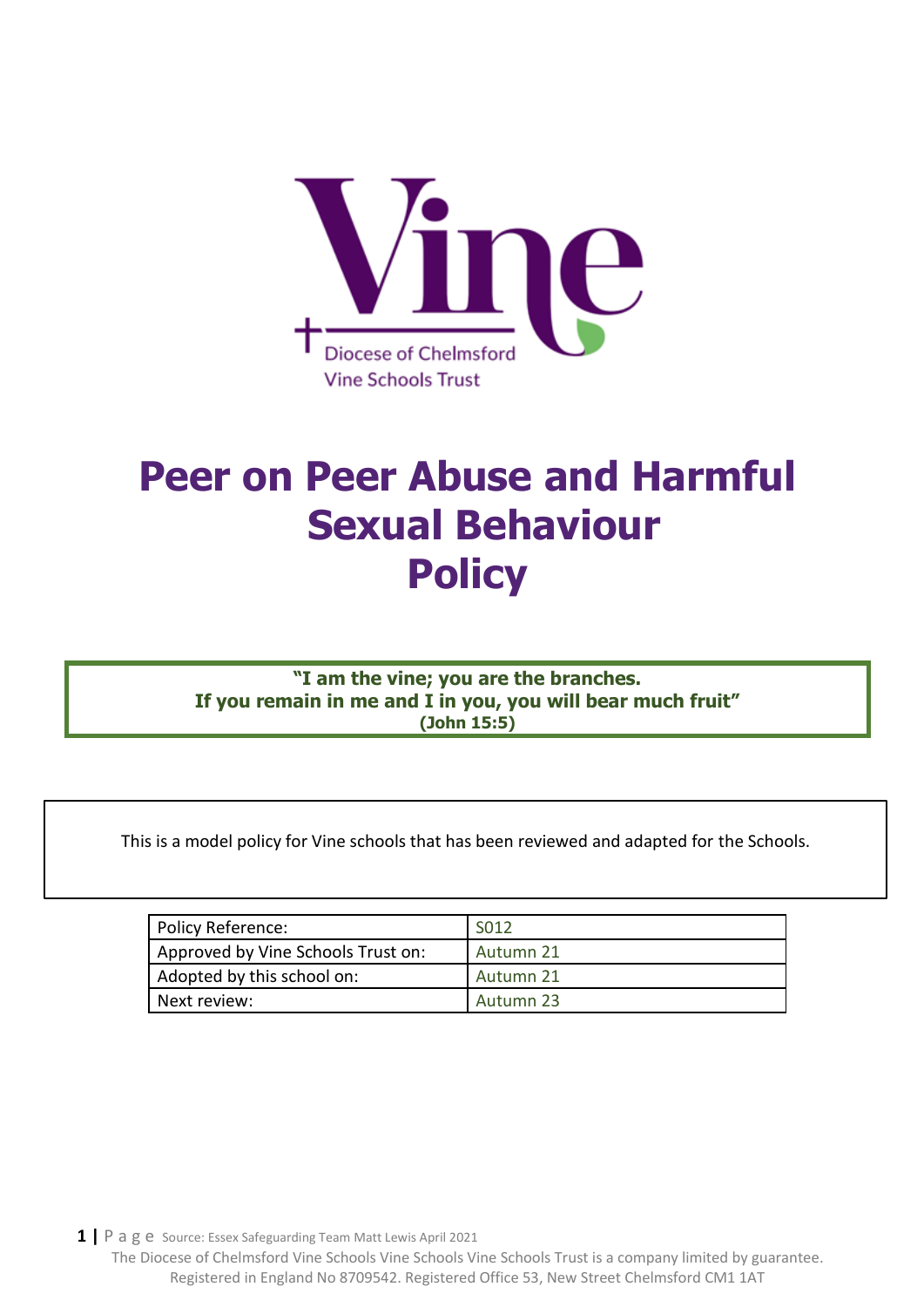

# **Vision & Values**

**V Valuing every person I Inspiring great teaching N Nurturing academic excellence and Christian Character E Excelling, unlocking great potential**

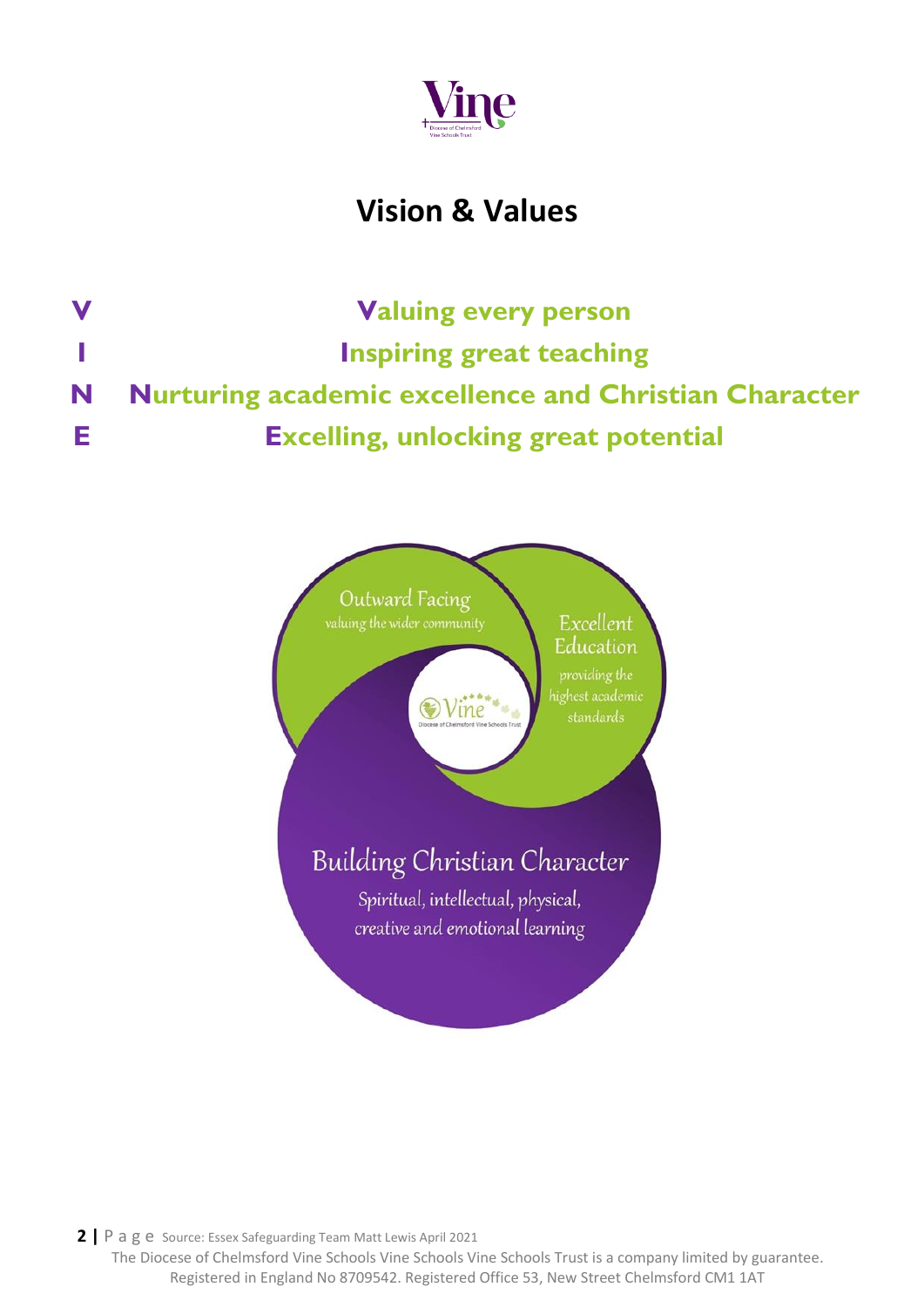#### **Contents**

| $\mathbf{1}$   | <b>Introduction</b>                                                           |
|----------------|-------------------------------------------------------------------------------|
| $\overline{2}$ | <b>Definition of sexual abuse</b>                                             |
| 3              | <b>Harmful sexual behaviour</b>                                               |
| 4              | How we seek to minimise the risk of harmful sexual behaviour                  |
|                | Children and young people<br>$\bullet$                                        |
|                | <b>Parents and carers</b>                                                     |
|                | <b>Staff</b>                                                                  |
| 5              | Our response to an incident / allegation                                      |
|                | <b>Recording</b>                                                              |
|                | Investigation                                                                 |
|                | <b>Risk Assessment</b>                                                        |
| 6              | <b>Guiding principles</b>                                                     |
|                | <b>Considerations</b>                                                         |
|                | Supporting the child or young person who has allegedly                        |
|                | experienced harmful sexual behaviour                                          |
|                | Supporting the child or young person who has allegedly displayed<br>$\bullet$ |
|                | harmful sexual behaviour                                                      |
| $\overline{7}$ | <b>Investigation outcomes</b>                                                 |
|                | <b>Manage internally</b><br>$\bullet$                                         |
|                | <b>Early Help</b><br>$\bullet$                                                |
|                | Requests for support to Children's Social Care<br>$\bullet$                   |
|                | <b>Reporting to the police</b>                                                |
| 8.             | <b>Review</b>                                                                 |
|                |                                                                               |
|                |                                                                               |

# **1. Introduction**

It is normal for some children and young people (CYP) to display sexualised behaviour towards their peers as they develop. However, sexualised behaviour between peers that has become harmful or abusive is unacceptable and must be addressed.

Our school recognises that CYP- even in primary schools - are vulnerable to and capable of abusing their peers sexually. We consider any allegation of peer on peer sexual abuse seriously and do not tolerate or pass off harmful sexual behaviour as 'banter', 'just having a laugh' or 'part of growing up'. These allegations are managed in the same way as any other child protection concern and follow the same procedures, including seeking advice and support from other agencies as appropriate.

This policy is in line with the safeguarding requirements in Keeping Children Safe in Education (Department for Education ('DfE'), 2020), which we must work to; Part 5 of the Keeping Children Safe in Education statutory guidance sets out how schools should manage reports of child-on-child sexual violence and harassment. This policy also links to the guidance issued by the DfE in 2018: Sexual violence and sexual harassment between children in schools and colleges.

# **2. Definition of sexual abuse**

Forcing or enticing a child or young person to take part in sexual activities, not necessarily involving a high level of violence, whether or not the child is aware of what is happening. The activities may involve physical contact, including assault by penetration (for example rape or oral sex) or non-penetrative acts such as masturbation, kissing, rubbing and touching outside of clothing. They may also include non-contact activities, such as involving children in looking at, or in the production of, sexual images, watching sexual activities, encouraging children to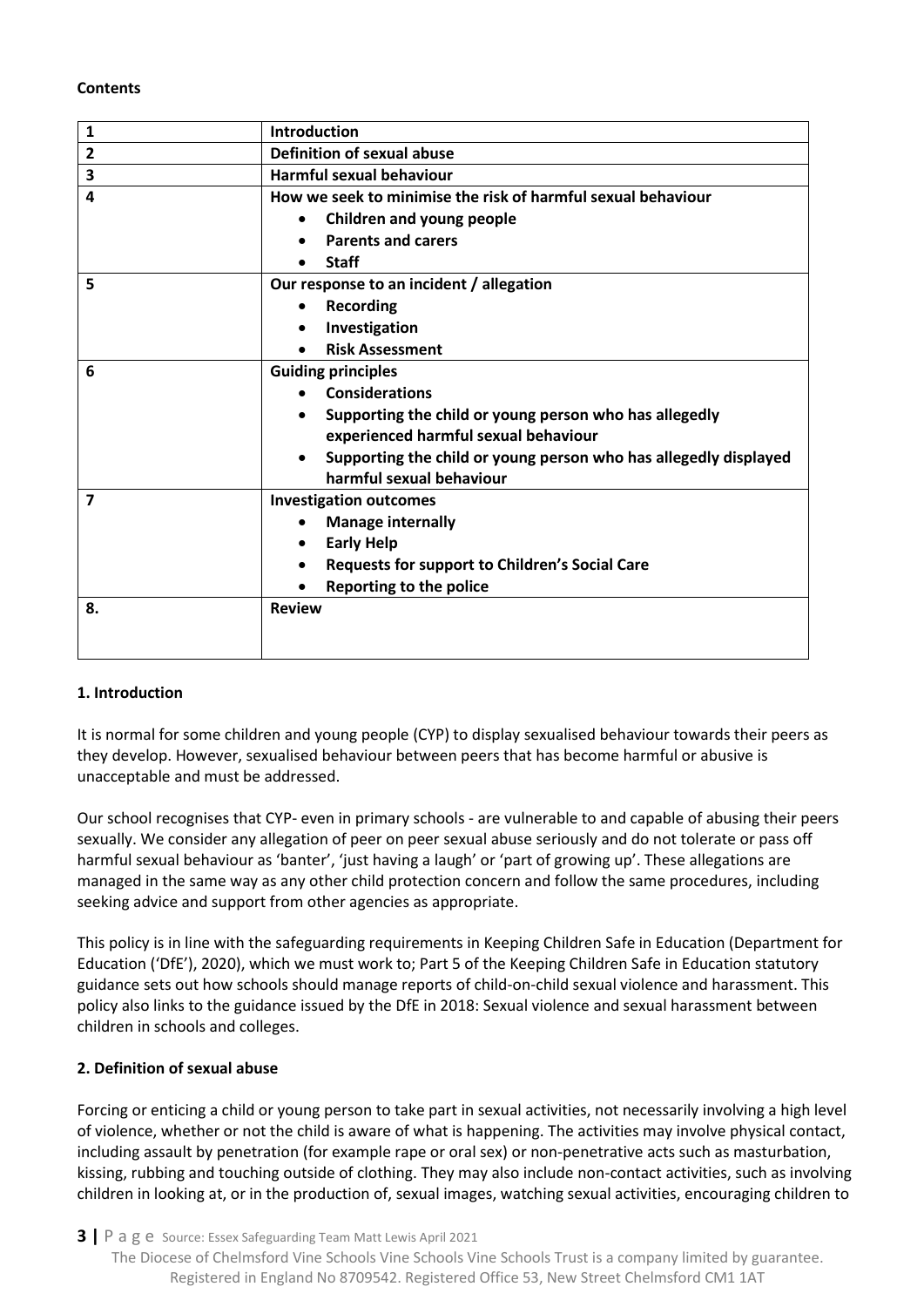behave in sexually inappropriate ways, or grooming a child in preparation for abuse. Sexual abuse can take place online, and technology can be used to facilitate offline abuse.

The sexual abuse of children by other children is a specific safeguarding issue in education.

(Keeping children safe in education, DfE, 2020)

#### 3. Harmful sexual behaviour

Harmful sexual behaviour can manifest itself in many ways. This may include:

•inappropriate or unwanted sexualised touching;

•sexual violence and sexual harassment;

•upskirting, which typically involves taking a picture under a person's clothing without them knowing, with the intention of viewing their genitals or buttocks to obtain sexual gratification, or cause the victim humiliation, distress, or alarm;

•pressurising, forcing, or coercing someone to share nude images (known as sexting or youth produced sexual imagery);

•sharing sexual images of a person without their consent;

•bullying of a sexual nature online or offline, for example sexual or sexist name-calling.

Our school also understands the different gender issues that can be prevalent when dealing with harmful sexual behaviour.

CYP can experience harmful sexual behaviour in various settings. This includes at school, at home (or at another home), in public places, and online. At school, issues can occur in places which are supervised and unsupervised. For example, abuse may occur in toilets, corridors, changing areas, common rooms, outside spaces such as the playground and sports facilities, and when CYP are travelling home.

# **4. How we seek to minimise the risk of harmful sexual behaviour**

The principle aim of our approach is to foster the conditions in which our pupils can aspire to and realise safe and healthy relationships, at school and as they continue in life. We work to a culture in which the voice of our CYP is central, where pupils feel able to share their concerns openly, knowing that they will be listened to, and that they will not be judged.

#### Children and young people

We use relationships, sex and health education (RE or RSE and Health Education curriculum) to help our pupils understand, in an age-appropriate way, what harmful sexual behaviour is, including by peers. We teach them the knowledge they need to recognise and report abuse, including emotional, physical, and sexual abuse. We also teach them about the importance of making sensible decisions to stay safe (including online), whilst being clear that if a CYP is abused, it is never their fault.

#### **In an age appropriate way, we help our pupils to develop the skills to understand:**

**•** what constitutes harmful sexual behaviour;

- •that such behaviour is not acceptable;
- •the possible reasons for such behaviour, and vulnerability of perpetrators;

•that they must tell a trusted adult if someone is behaving in a way that makes them feel uncomfortable – and must tell a trusted adult if they witness such behaviour towards others.

# We understand our pupils may not always feel able to talk to adults about peer-on-peer sexual abuse. To help them, we will encourage them to share their thoughts and opinions, respond to their concerns, and respect and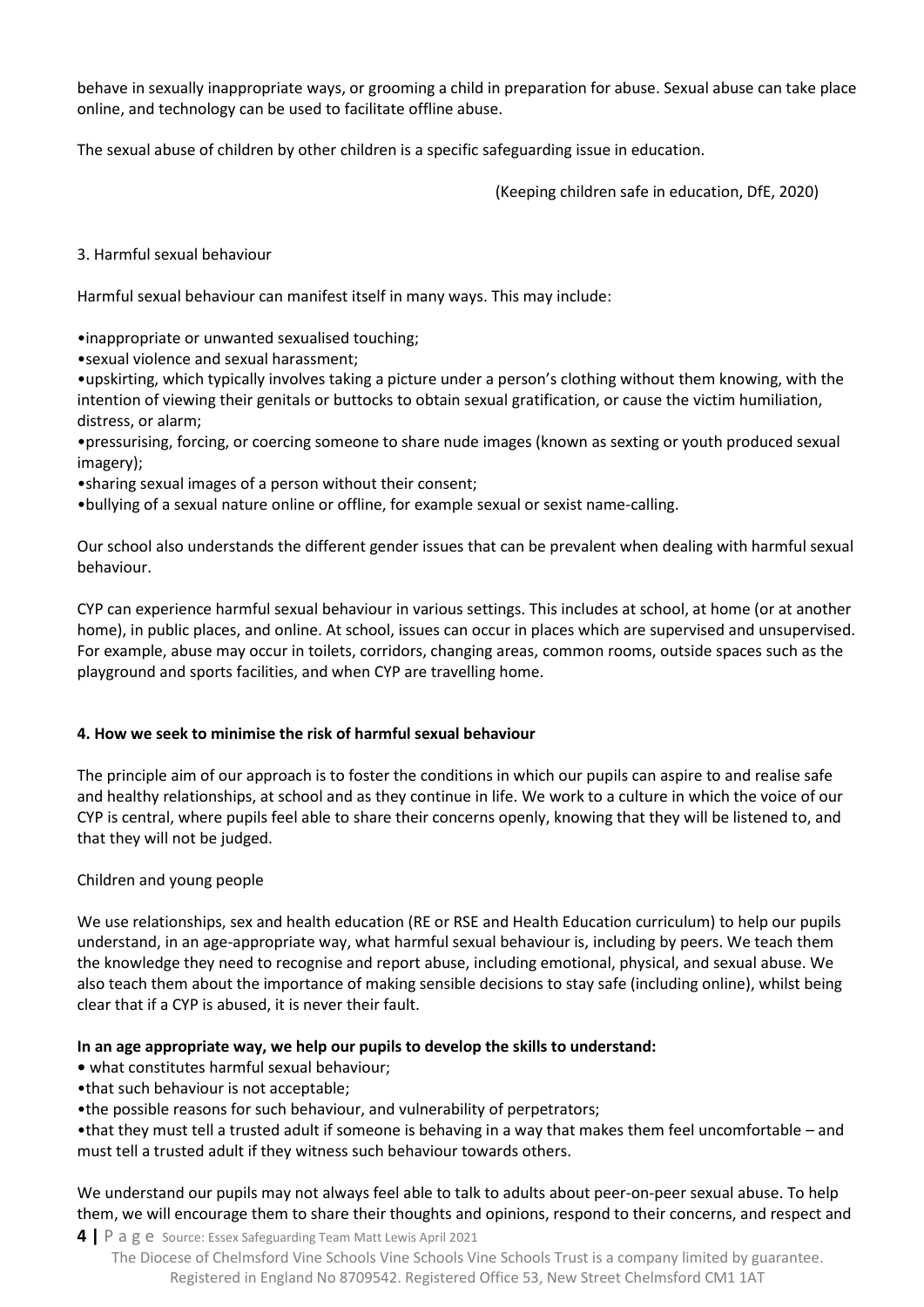listen to them. We want our pupils to feel confident that any concerns they raise will be responded to appropriately.

#### **Parents and carers**

It is important that parents and carers understand what is meant by harmful sexual behaviour, and reinforce key messages from school at home. We work in partnership with parents and carers to support our pupils and want to help them keep their child/ren safe. Parents and carers should understand:

- the nature of harmful sexual behaviour;
- the effects of harmful sexual behaviour on CYP;
- the likely indicators that such behaviour may be taking place;
- what to do if it is suspected that peer on peer sexual abuse has occurred;

Further information to support parents and carers in relation to harmful sexual behaviour is available online, including on the NSPCC and Lucy Faithfull Foundation websites.

# **Staff**

Our staff undertake annual safeguarding training where the different types of abuse and neglect are discussed; this includes information about harmful sexual behaviour and our expectations for staff vigilance about this and other potential types of abuse. Staff also receive updates on safeguarding issues throughout the school year, including about the nature and prevalence of harmful sexual behaviour, where appropriate. Importantly, the training also ensures that our staff know what to do if they receive a report that harmful sexual behaviour may have occurred, including how to support CYP.

# **5. Our response to an incident / allegation**

The wellbeing of our pupils is always central to our response to an allegation or incident of harmful sexual behaviour. Any CYP reporting a concern will be treated respectfully. We will reassure them that they are being taken seriously and that they will be supported and kept safe; no CYP will be given the impression that they are creating a problem by reporting abuse or made to feel ashamed.

Our staff will never promise confidentiality to the CYP as the concern will need to be shared further. The school's Designated Safeguarding Lead will need to be informed as soon as possible of any incident and the details may also need to be shared with Children's Social Care / the police and other specialist agencies. We have in place effective working relationships with our safeguarding partners, which are essential to ensuring that concerns are appropriately managed.

We will explain next steps to the CYP so they understand what will happen, including who will be informed. Where the CYP already has Social Care involvement, such as a Looked After Child, a Child In Need or a child with a Child Protection Plan, we will inform the child's Social Worker and work in partnership with them as appropriate.

Whilst we establish the facts of the case and start the process of liaising with other agencies as appropriate, we will consider how best to keep the victim and alleged perpetrator a reasonable distance apart on school premises, and where applicable, on transport to and from the school.

Where an incident includes an online element, we will always work in accordance with appropriate guidance, taking advice from other partners as necessary. Our staff will not view an indecent image of a CYP unless absolutely necessary, nor forward it for any reason.

#### **Recording**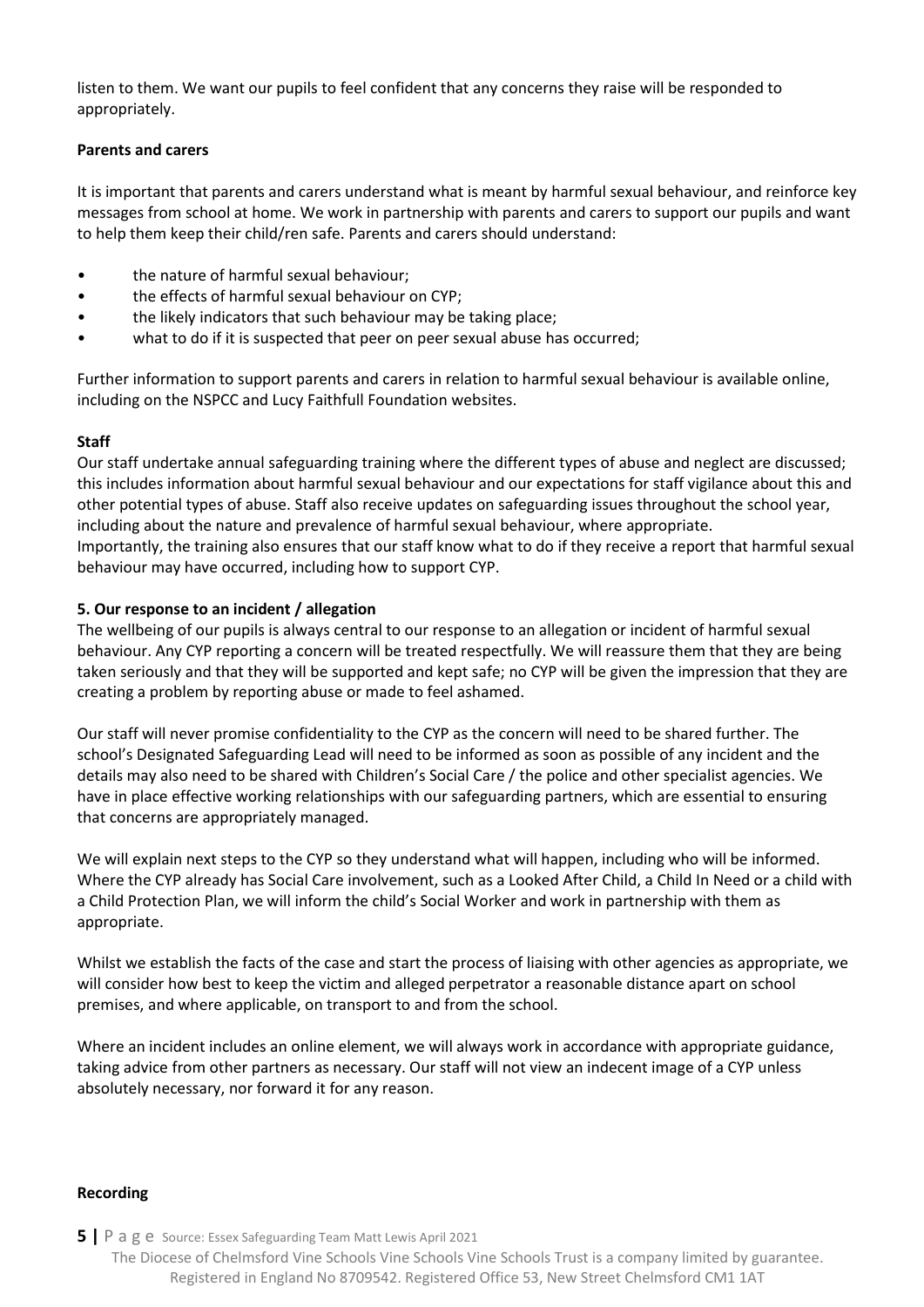It is essential that information relating to allegations about harmful sexual behaviour are recorded within our school, as with any other child protection concern – and in line with our Child Protection Policy. The record may form part of a statutory assessment by Children's Social Care or by another agency.

Any member of staff receiving a disclosure of harmful sexual behaviour or noticing signs or indicators of this, will record it as soon as possible, noting what was said or seen (if appropriate, using a body map to record), giving the date, time and location. The facts will be recorded as the CYP presents them.

The record will then be presented to the Designated Safeguarding Lead (or Deputy), who will decide on appropriate action and record this accordingly.

If a CYP is at immediate risk of harm, staff will speak with the Designated Safeguarding Lead or Deputy first, and deal with recording as soon as possible afterwards.

All related concerns, discussions, decisions, and reasons for decisions will be dated and signed and will include the action taken.

# **Investigation**

The Designated Safeguarding Lead will be responsible for leading investigations, and for liaising with other agencies as appropriate, for example Children's Social Care and the police. They will also be the main point of contact for parents and carers. The Designated Lead will ensure there are accurate records of each stage of the investigation and that any supporting information is included in the Child Protection files.

# **Risk Assessment**

We will complete a risk assessment following a report of harmful sexual behaviour, considering all CYP involved in an incident. We will also consider all other pupils at our school and any actions that may be appropriate to protect them.

Risk assessments will be regularly reviewed to ensure they remain relevant and fit for purpose. Where appropriate, the affected CYP and their parents and carers will be invited to contribute to the completion and review of the risk assessment**.** 

# **6. Guiding principles**

The safety of our pupils is paramount. We will use a proportionate approach, basing our actions on the principle that harmful sexual behaviour is not acceptable and will not be tolerated.

All concerns will be considered carefully and on a case by case basis, underpinned by robust risk assessments. Our actions will not be judgemental about the guilt of the alleged perpetrator and will always be taken in the interests of all CYP concerned.

Our approach will help us to ensure that all pupils are protected and supported appropriately. The following principles will guide us:

**•**the wishes of the CYP in terms of how they want to proceed – the victim will be given as much control as is reasonably possible over decisions regarding how any investigation will be progressed and any support that they will be offered;

•the nature of the alleged incident(s), including whether a crime may have been committed;

•the ages and developmental stages of all CYP involved;

**•**consideration of any power imbalance between the CYP – for example, is the alleged perpetrator significantly older, more mature, or more confident / does the victim have a disability or learning difficulty; •consideration of whether the alleged incident a one-off or a sustained pattern of abuse;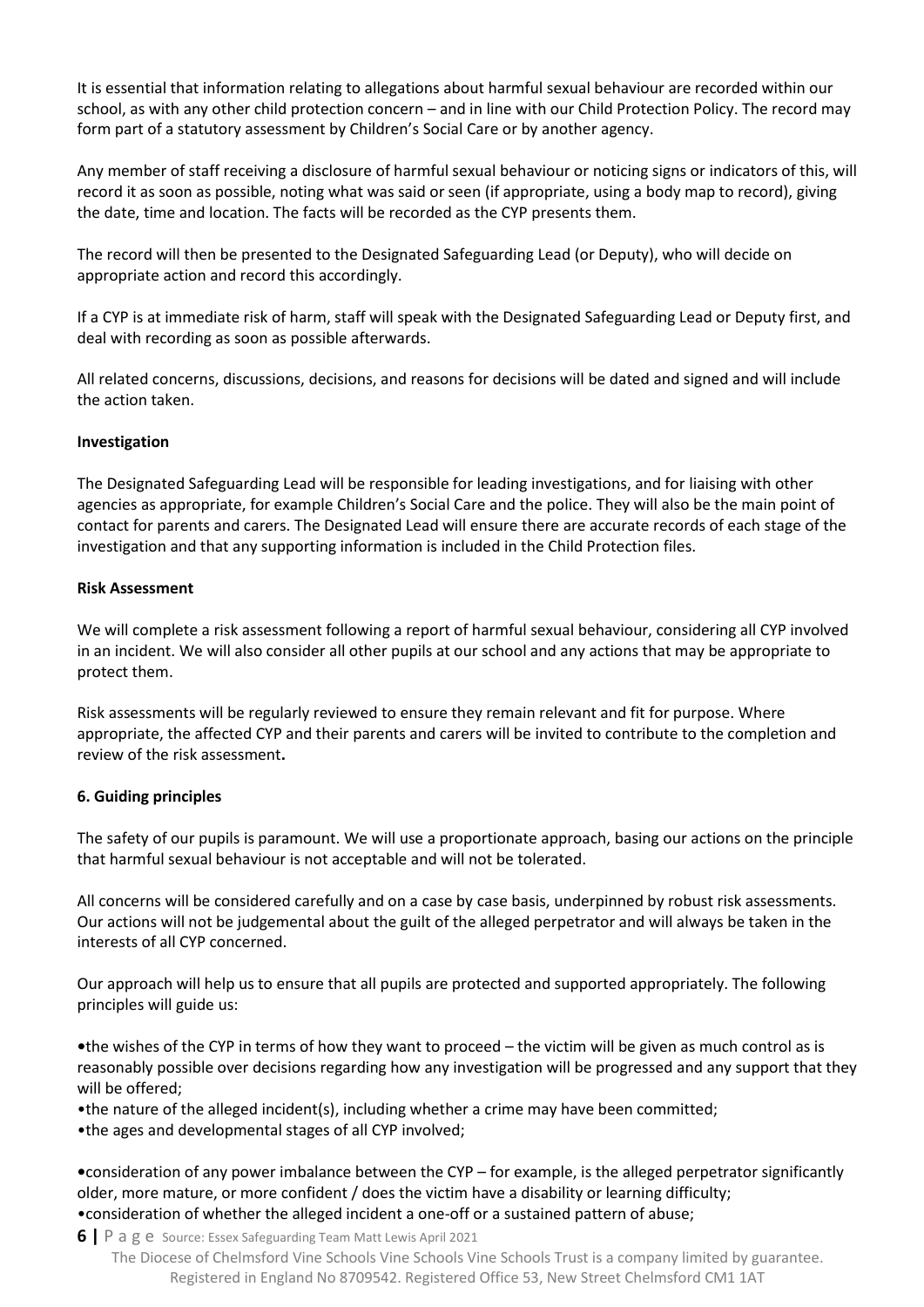•consideration of any ongoing risks to the victim, other CYP, or staff; •consideration of any other related issues and wider context.

# **Supporting the CYP who has allegedly experienced harmful sexual behaviour**

We will assess what short-term and long-term support a CYP may need to help them manage the immediate aftermath of an incident, and to recover from what they have experienced. The CYP's existing support network will be central to this work; we will work with other partners as appropriate and in accordance with the CYP's wishes and, wherever appropriate, in discussion with parents / carers.

We will consider what is necessary to support the CYP straightaway, for example by making adaptations to their timetable and in-school support and taking steps to protect them from attention or peer pressure they may experience due to making a report. This work will be guided by a robust risk assessment process and we will ensure that the CYP and their parents / carers have an opportunity to contribute. We will also ensure there is regular review of arrangements to be confident they meet the needs of all involved.

It may be necessary to make requests for support to mental health and wellbeing services or for therapeutic intervention. We may also need to link with other agencies to remove inappropriate material from the Internet, such as the Internet Watch Foundation.

Supporting the CYP who has allegedly displayed harmful sexual behaviour

We have a duty of care to all pupils and we will protect and support CYP who have displayed abusive or harmful sexual behaviour. We will do this through considering the needs of the CYP, any risks to their safety and what multi-agency responses are needed to support them and their family. This work will be guided by a robust risk assessment process and we will ensure that the CYP and their parents / carers have an opportunity to contribute. We will also ensure there is regular review of arrangements to be confident they meet the needs of all involved.

Some CYP may not realise they have behaved abusively. We will avoid using language that may make them feel judged or criminalised and ensure that any intervention will be at the least intrusive level required to effectively address the behaviour.

We will consider appropriate sanctions using our behaviour policy, and work with the CYP and their support network to consider measures that may help to address the CYP's behaviour.

#### **7. Investigation outcomes**

Our investigation of an allegation or incident as set out in this policy will enable us to determine the outcome, working with our safeguarding partners as appropriate. We will always seek to ensure that the outcome of an investigation is appropriate and proportionate to the circumstances in relation to the report. Various options are open to us, as set out below:

#### **Manage internally**

In some cases, for example, one-off incidents, we may take the view that the CYP concerned are not in need of early help or statutory intervention. In these cases, we will follow our other school policies in addressing matters, for example our behaviour / anti-bullying policies [ insert a hyperlink to your behaviour policy].

We will also consider what support the CYP involved may need going forward - for example, pastoral support, counselling services, and ensuring that there is a trusted adult for those affected to speak with if they wish to. We will also consider whether any intervention or support is required as part of a whole setting approach or with the wider school community.

# **Early Help**

**7 |** P a g e Source: Essex Safeguarding Team Matt Lewis April 2021

The Diocese of Chelmsford Vine Schools Vine Schools Vine Schools Trust is a company limited by guarantee. Registered in England No 8709542. Registered Office 53, New Street Chelmsford CM1 1AT